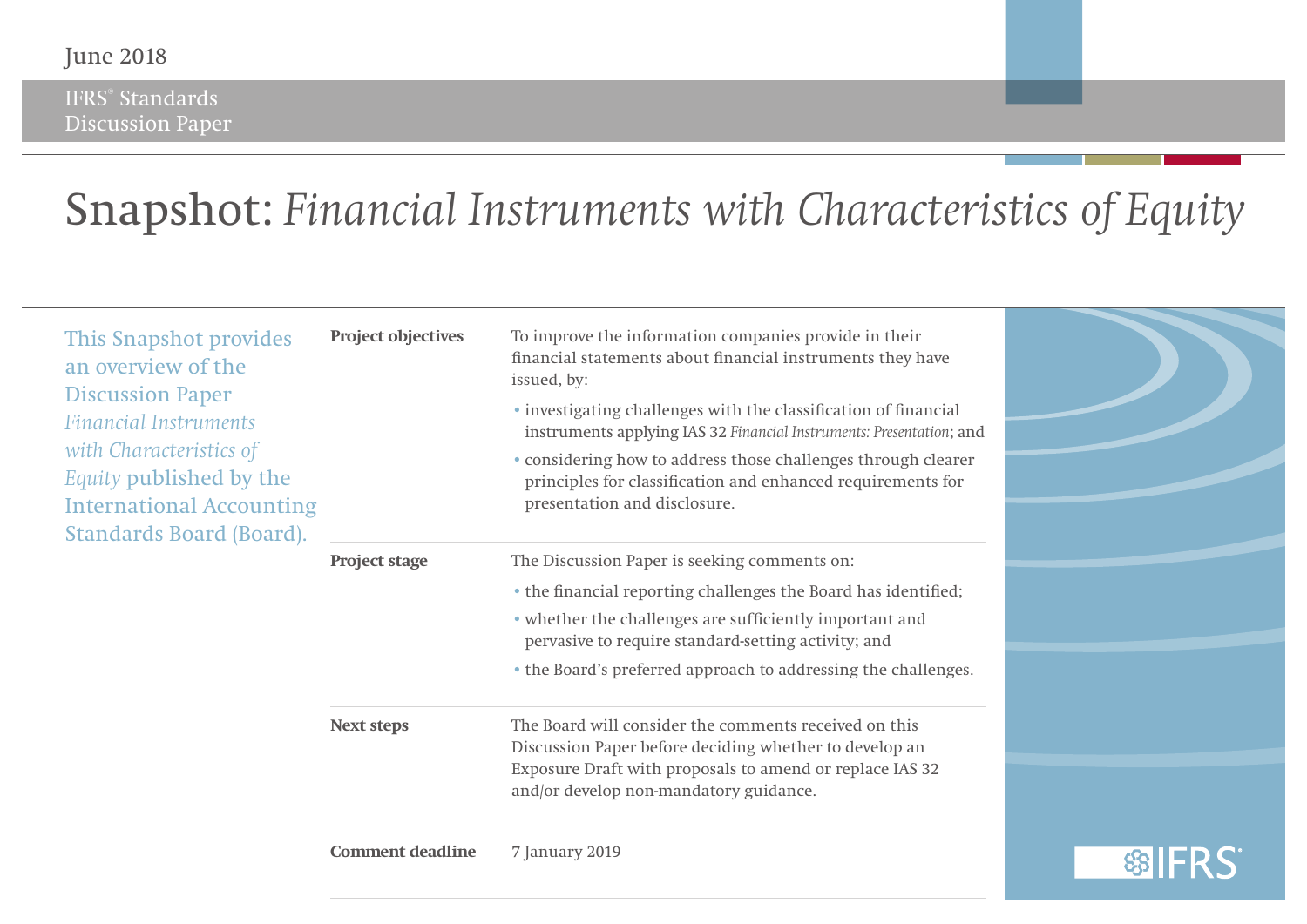# Why is the Board undertaking the project?

### **The Board is seeking to improve the information companies provide in their financial statements about financial instruments they have issued.**

When a company issues a financial instrument, the company (issuer) classifies it as either a liability or as equity in its financial statements. This distinction is important because the classification of the instrument affects how the issuer's financial position and performance are depicted. For example, changes in the carrying amount of a financial liability would be recorded in profit or loss whereas changes in equity would not.

IAS 32 sets out how the issuer should classify financial instruments as financial liabilities or equity instruments.

IAS 32 proved robust during the global financial crisis of 2007–8 and it works well for most financial instruments. However, continuing financial innovation means that issuers find it challenging to use IAS 32 to classify some complex financial instruments that combine features of both liabilities and equity. Also, the reasons for particular classification outcomes when applying IAS 32 are not always clearly explained.

This can result in accounting diversity in practice. Such diversity in turn makes it difficult for investors to assess how these financial instruments affect issuers' financial position and performance. In addition, investors have been calling for more information about equity instruments.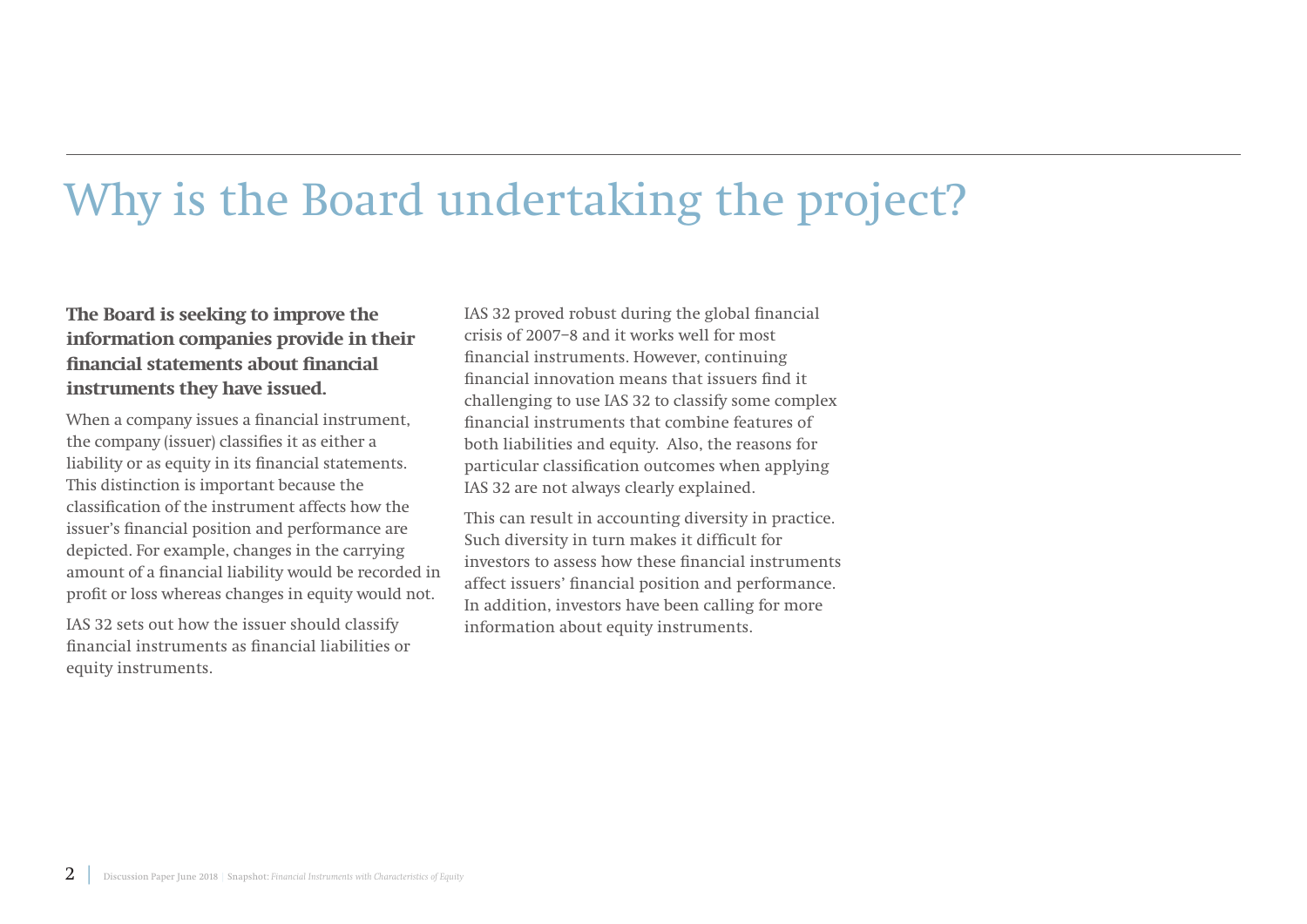# What is the scope of this project?

### **This project focuses on the classification of financial instruments, from the perspective of the issuer, as financial liabilities or equity instruments.**

This project does not address other accounting requirements for financial instruments, such as:

- •recognition and measurement requirements in IFRS 9 *Financial Instruments*; or
- •disclosure requirements in IFRS 7 *Financial Instruments: Disclosures*.

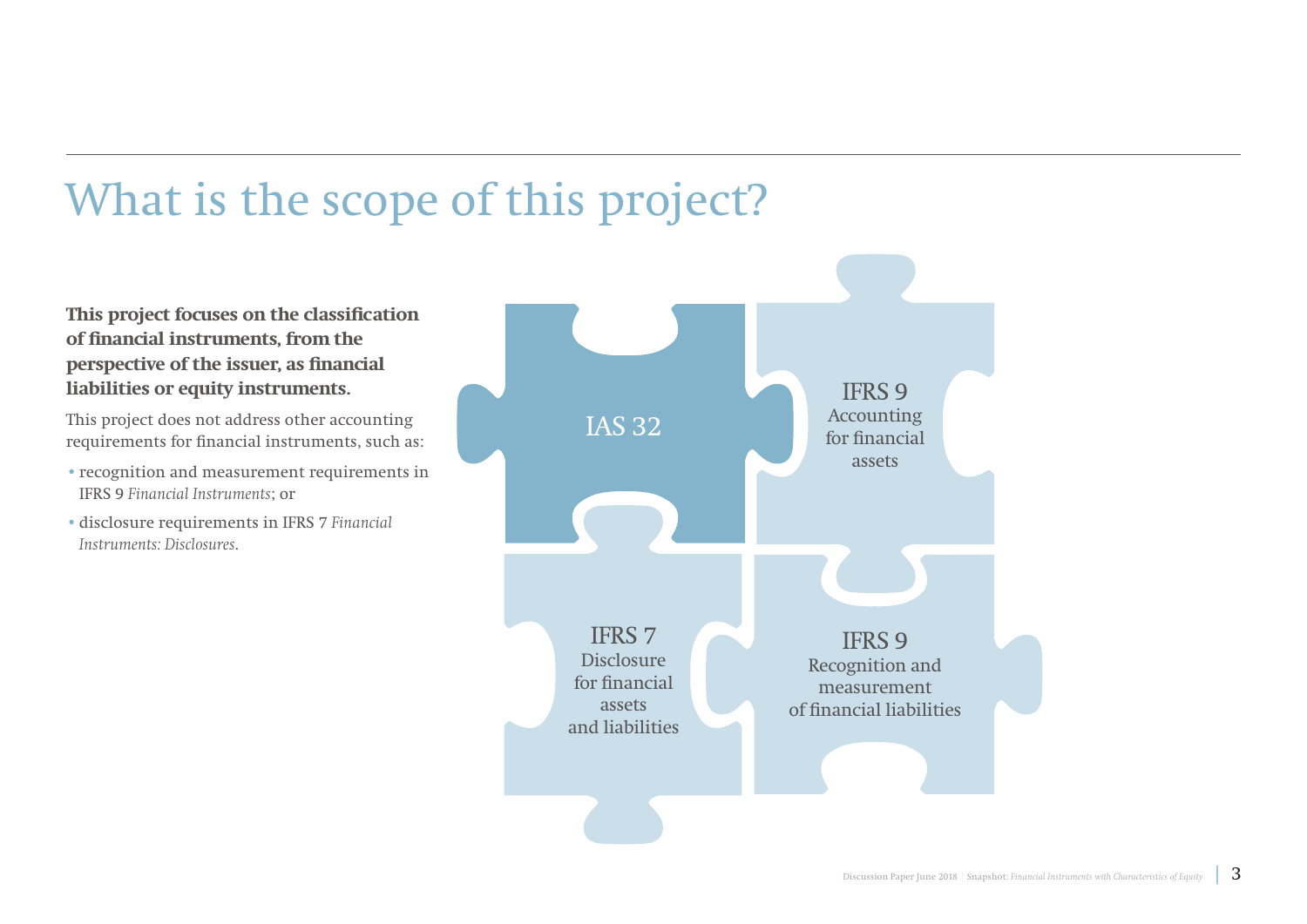# How is the Board addressing the challenges identified?

### **IAS 32 works well for most financial instruments, but presents challenges for some complex financial instruments. In addition, the basis for classification is not always clearly explained in IAS 32.**

The Board observed that:

- •many of challenges in the application of IAS 32 arise because the Standard does not always provide a clear rationale for its requirements; and
- •the distinction provided by classifying financial instruments as financial liabilities or equity instruments can provide only a limited amount of information.

### **To respond to the challenges identified, the Board has developed an approach that would:**

- •articulate principles for classifying financial instruments as financial liabilities or equity instruments with a clear rationale;
- •improve the consistency, completeness and clarity of the classification requirements, in particular, for financial instruments that present accounting challenges in practice; and
- •improve the information provided through presentation and disclosure about features of financial liabilities and equity instruments not captured by classification alone.

In responding to the challenges, the Board is seeking to limit unnecessary changes to classification outcomes of IAS 32 that are already well understood and considered to provide useful information.

Applying the Board's preferred approach, classification of most types of financial instruments would remain unchanged.

In addition, the Board would carry forward some existing requirements largely unaltered. For example:

- •IAS 32 would retain its requirement to account for some puttable instruments as if they were equity instruments;
- •the conclusions in IFRIC 2 *Members' Shares in Co-operative Entities and Similar Instruments* would remain unchanged; and
- •neither the definition of a financial instrument nor the way in which classification would (or would not) be affected by economic compulsion and laws and regulation would change.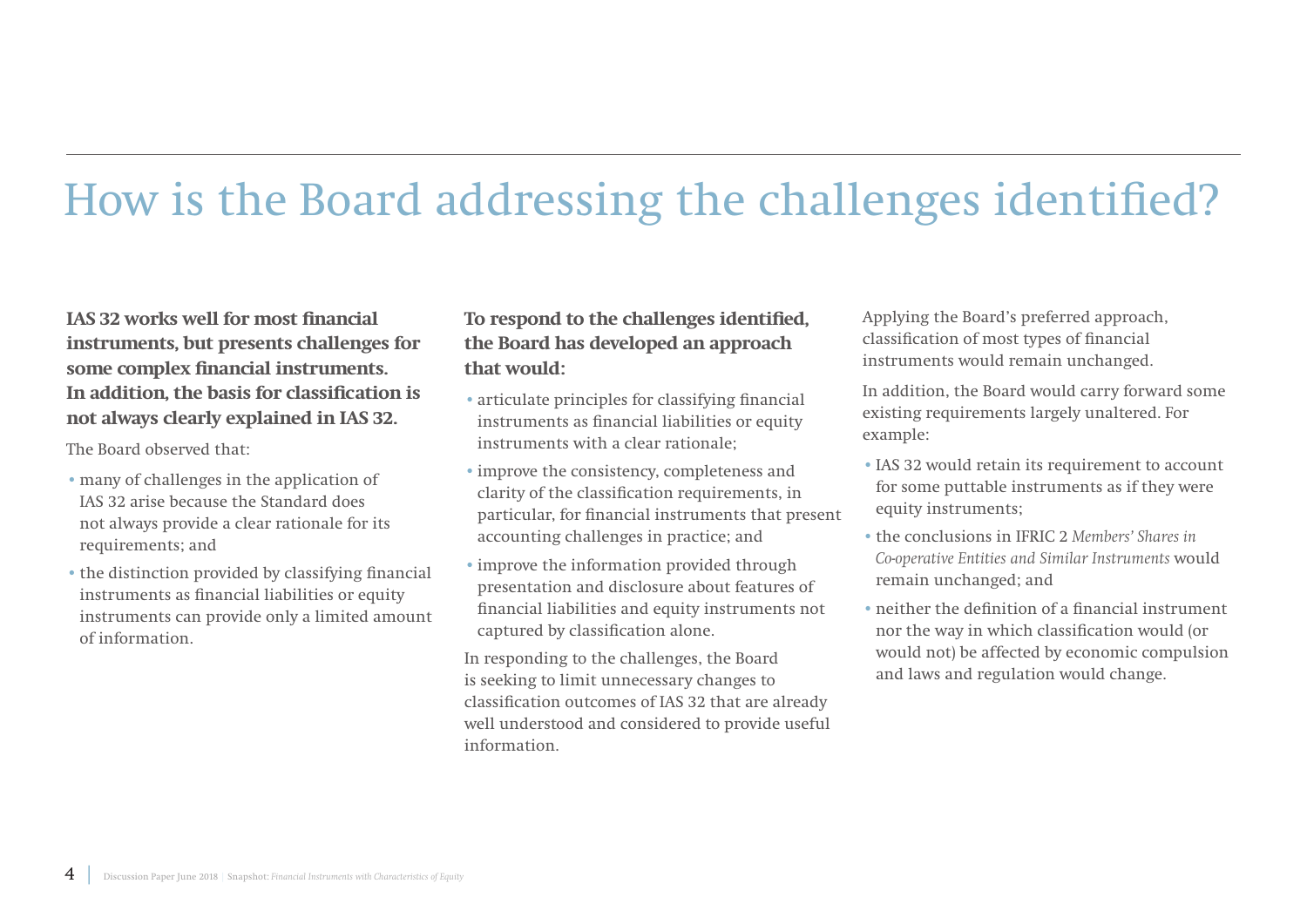### Classification principles —in essence, simple ideas

Articulate the classification principles with a clear rationale

**The Board has sought to establish principles that would classify financial instruments by reference to the presence or absence of particular features. To establish those principles, the Board has identified two features that users of financial statements regard as important. A financial liability would have either one or both of the features described in the table.**

**financial liability Features of a** Features of a<br>Inancial liabil The issuer can be required to pay The issuer has promised a particular return cash or to hand over another to the holder regardless of the issuer's financial asset before liquidation. own performance and share price.This 'amount feature' is relevant for Because... **Because ...** This 'timing feature' is relevant assessments of solvency and returns, for assessments of liquidity and cash flows, even if the financial instrument does not even if the issuer has sufficient assets to require transfers of economic resources meet these obligations. (for example, if it is a share-settled bond).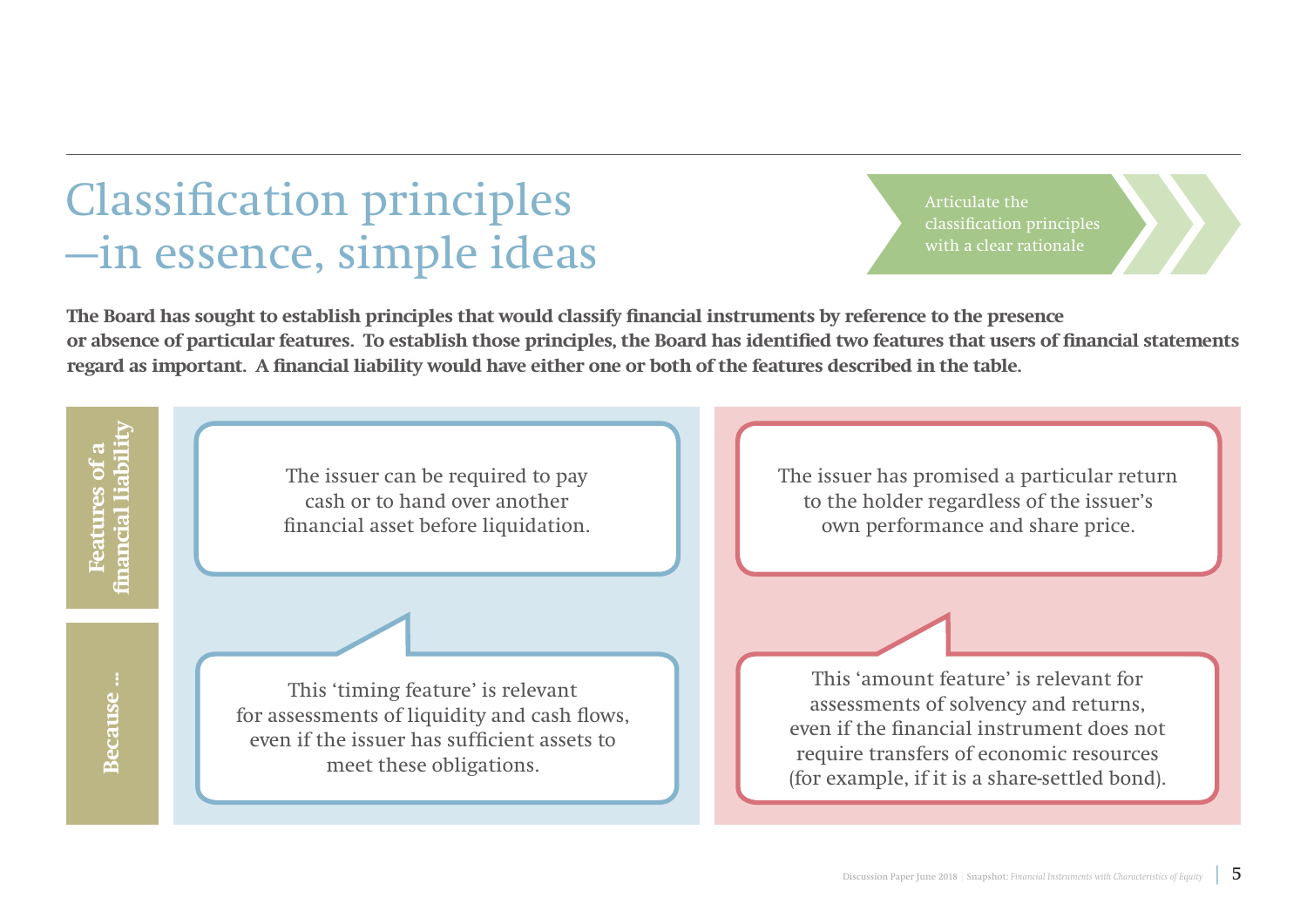### The Board's preferred approach

**The Board developed its preferred approach based on simple ideas.**

The Board's preferred approach would classify a financial instrument as a financial liability if the instrument contains:

- (a) an unavoidable contractual obligation to transfer cash or other financial assets other than at liquidation (the '**timing**' feature); and/or
- (b) an unavoidable contractual obligation for an amount independent of the issuer's available economic resources (the '**amount**' feature).

Financial instruments would be classified as equity instruments if they do not contain either of these two features.

| Amount feature<br>Timing feature                                                                                | Obligation for an<br>amount independent<br>of the issuer's available<br>economic resources | No obligation for an<br>amount independent of<br>the issuer's available<br>economic resources |
|-----------------------------------------------------------------------------------------------------------------|--------------------------------------------------------------------------------------------|-----------------------------------------------------------------------------------------------|
| Obligation to transfer<br>of economic resources<br>required at a specified<br>time other than at<br>liquidation | Liability                                                                                  | Liability                                                                                     |
| Obligation to transfer<br>of economic resources<br>required only at<br>liquidation                              | Liability                                                                                  | Equity                                                                                        |

Articulate the with a clear rationale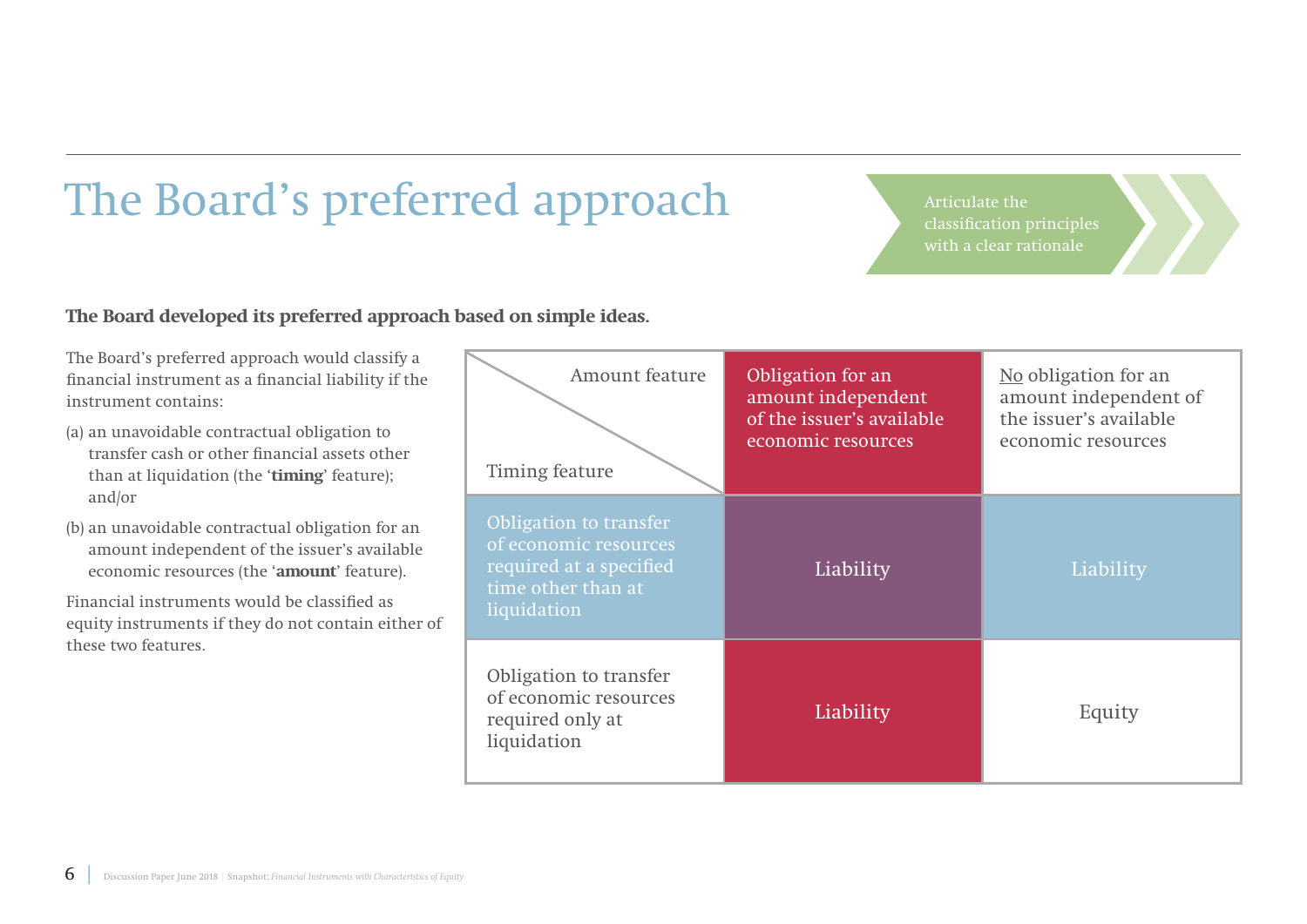# Addressing challenges in practice

In the Board's view, its preferred approach would result in consistent classification of similar contractual rights and obligations, and hence provide comparable information for investors.

#### **Consistent classification outcomes for similar contractual rights and obligations**

IAS 32 includes classification requirements for bonds that give the holder an option to convert the bond into a fixed number of equity instruments. The Standard requires them to be treated as compound financial instruments with a liability component and an equity component.

However, IAS 32 does not provide a clear rationale for those requirements. The requirements for compound instruments have worked well for simple convertible bonds but, due to the lack of rationale, have led to challenges for more complex instruments.

completeness and clarity of the classification requirements

For example, IAS 32 provides limited guidance on the accounting within equity for obligations that a company has to extinguish its own equity instruments, for example, when a company has written a put option on its own shares.

The Board's preferred approach aims to provide clear classification requirements that can be applied consistently between issuers and that will result in consistent classification outcomes for different financial instruments with similar economic effects.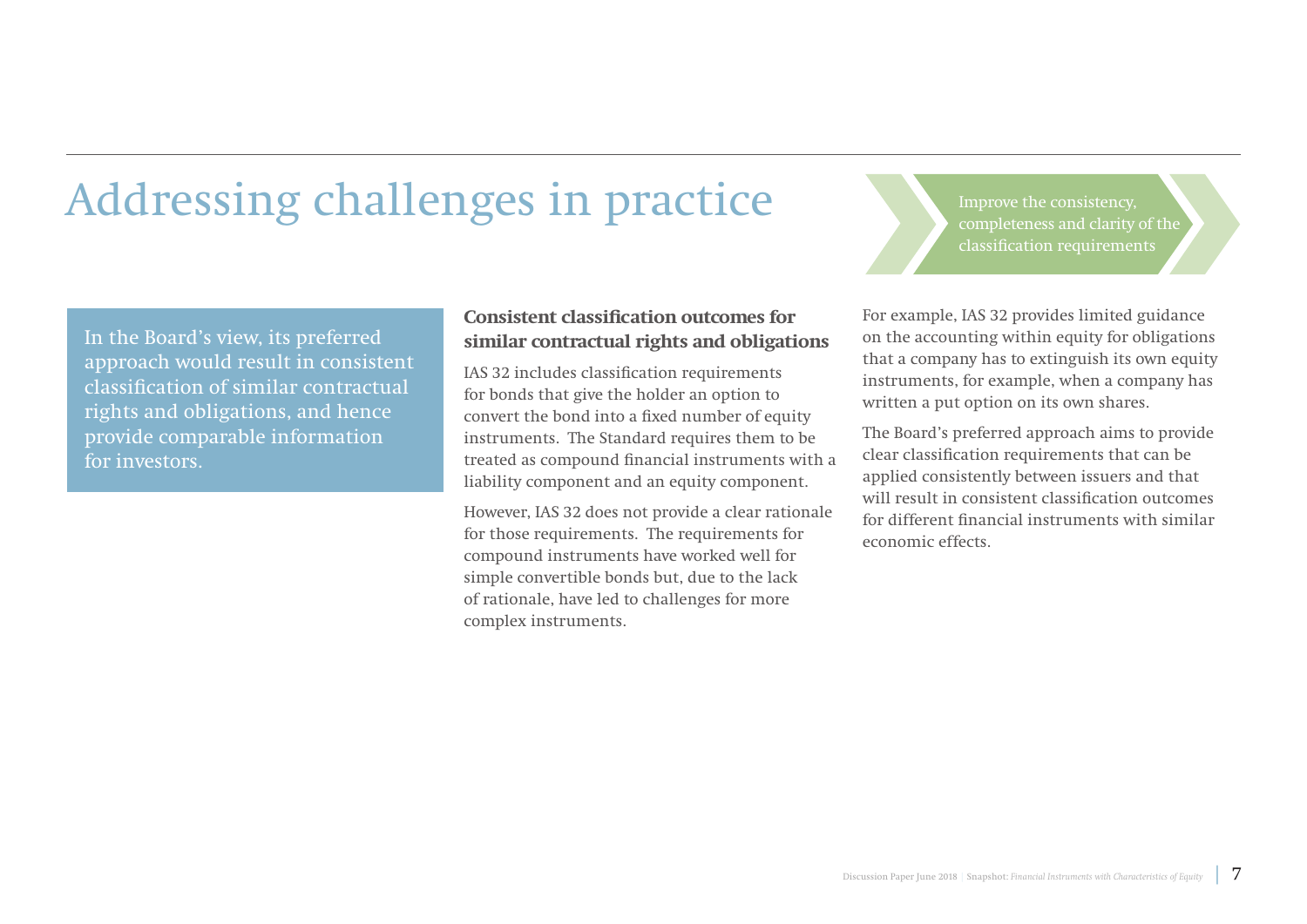Improve the consistency, completeness and clarity of the classification requirements

### **Addressing challenges for derivatives on own equity**

Issuers of financial instruments have consistently said they face particular challenges in classifying derivatives on their own equity, applying IAS 32. IAS 32 classifies derivatives on own equity using the so-called fixed-for-fixed condition. Although this condition works well for simpler derivatives, it has led to application difficulties for complex ones because IAS 32 does not provide a rationale for this condition.

The Discussion Paper considers how the Board's preferred approach would address these practice challenges. The Discussion Paper considers a number of different variables common in such derivatives and analyses their effect on classification, applying the Board's preferred approach. Essentially, if the settlement value (the net amount) of the derivative on own equity is affected by factors other than the entity's own share price or the time value of money, the derivative would be classified as a derivative financial asset or a derivative financial liability.

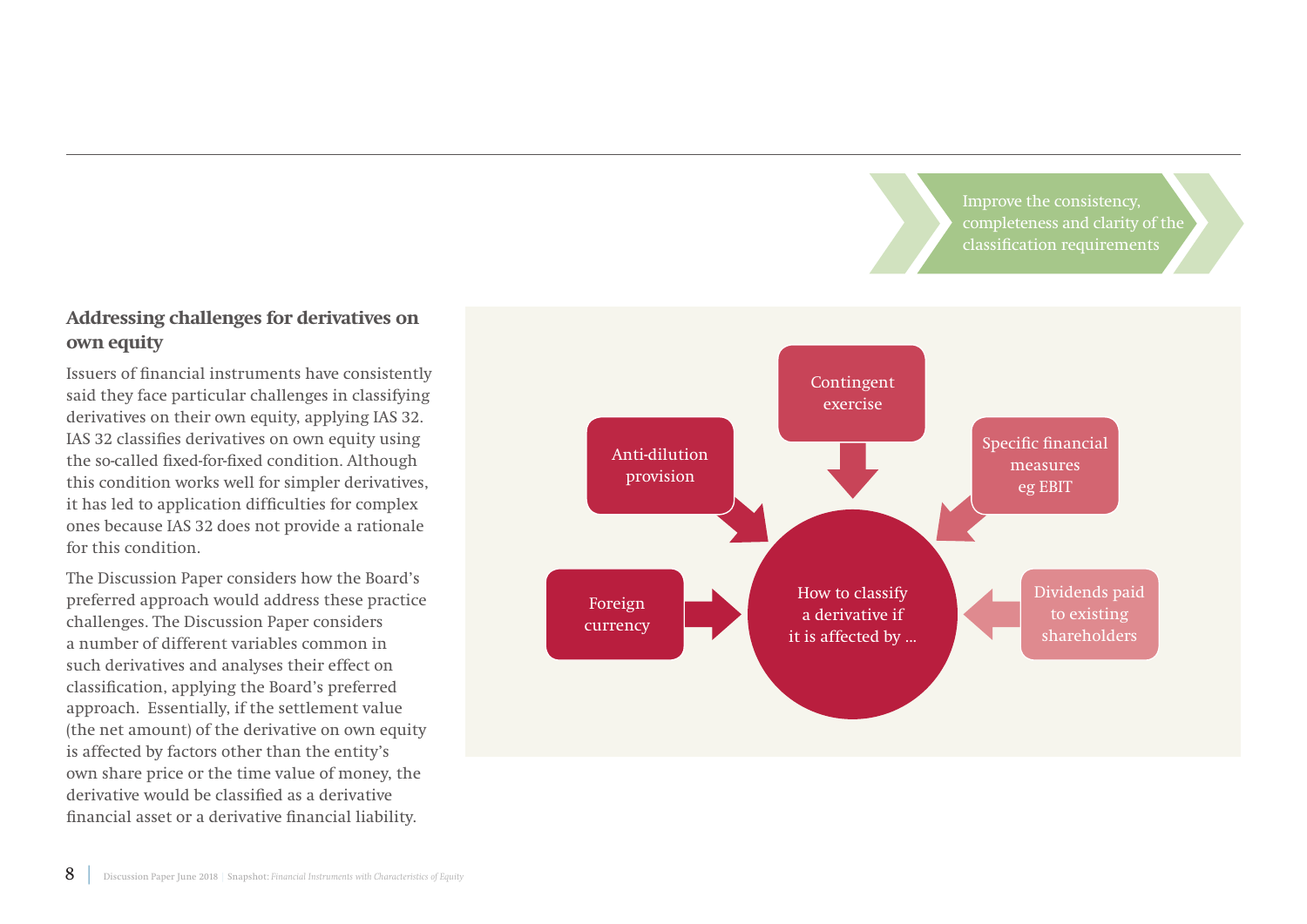### Presentation and disclosures

Binary classification of financial instruments as liabilities or equity is a blunt distinction for a spectrum of instruments. To help distinguish instruments at different points on the spectrum, the Board's preferred approach would also involve enhanced presentation and disclosure requirements.

#### **Presentation**

The Board's preferred approach would enhance information provided through presentation on the face of the financial statements, including:

- •information about 'the amount feature' of financial liabilities that would be provided through separately presenting financial liabilities with different types of amount features in statements of financial position and financial performance (see page 10); and
- •information about equity instruments that would be provided by attributing total income and expense to equity instruments other than ordinary shares (see page 11).

Improve information provided through presentation and disclosure

#### **Disclosure**

The Board's preferred approach also includes additional information about both financial liabilities and equity instruments that would be provided through disclosure in the notes to the financial statements (see page 12).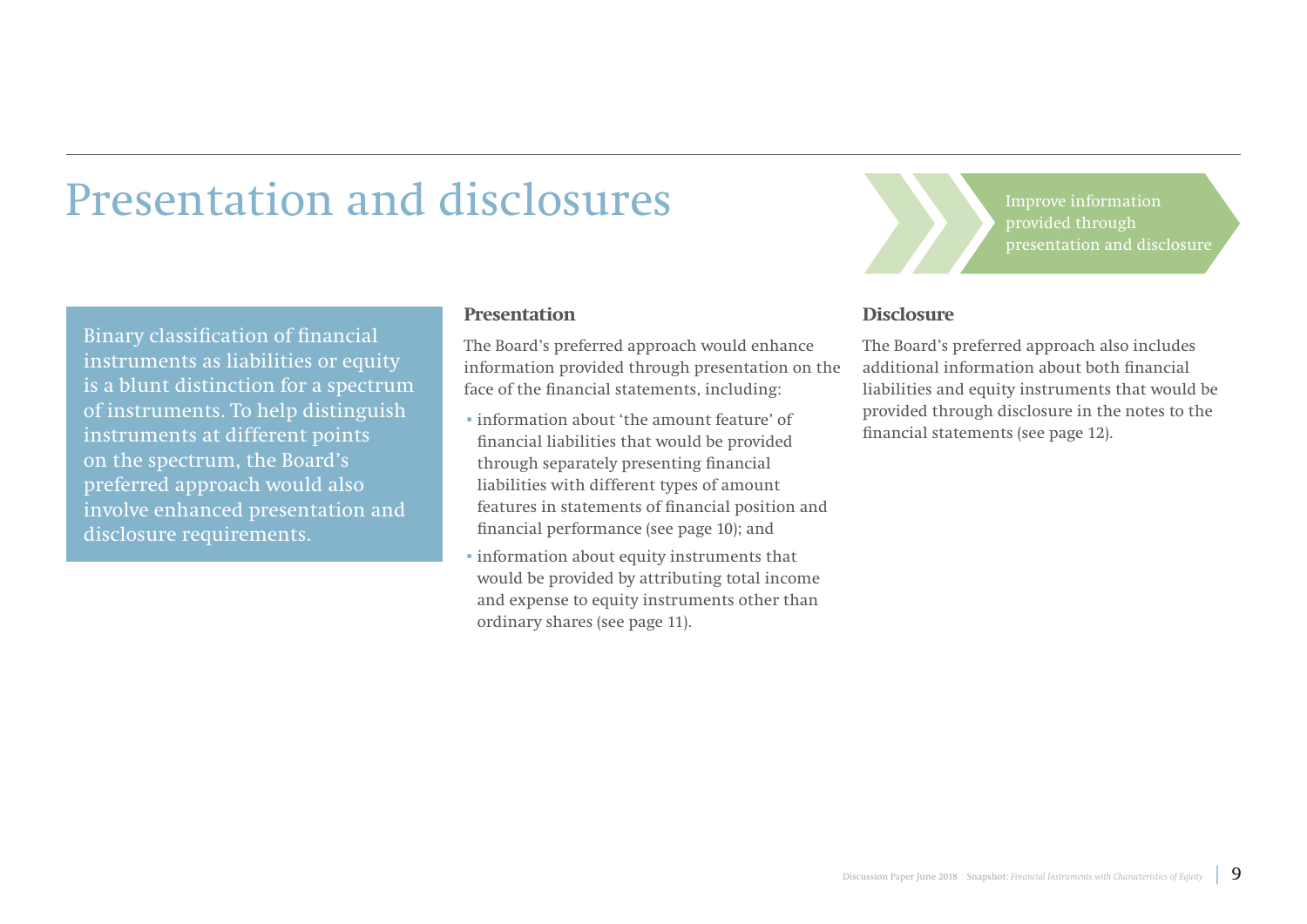### Presentation—financial liabilities

Not all financial liabilities are the same. The Board's preferred approach would distinguish financial liabilities that provide equity-like returns from other financial liabilities.

Applying the Board's preferred approach described on page 6, some financial instruments would be classified as financial liabilities even though the issuer's obligations were dependent on its available economic resources, that is, the instruments provided an equity-like return. For example, a financial liability may include an obligation to transfer cash equal to the fair value of the issuer's ordinary shares.

Accounting requirements for such financial liabilities can lead to the issuer of those financial liabilities recording a loss in respect of the liabilities when the issuer performs well, and recording a gain when it performs poorly. Such accounting outcomes can be regarded as counterintuitive. Therefore, the Discussion Paper suggests a way of distinguishing financial liabilities with equity-like returns from other financial liabilities by:

- •presenting these liabilities separately from other financial liabilities as a separate line item in the statement of financial position; and
- •presenting separately income or expenses resulting from these liabilities in the statement of financial performance—outside the statement of profit or loss (P&L) in other comprehensive income (OCI).

Improve information provided through presentation and disclosure

Separate presentation would extend to some foreign currency derivatives, for example, some warrants in which the exercise price is denominated in foreign currency.

> Does the return on the financial liability behave like the return on an equity instrument?

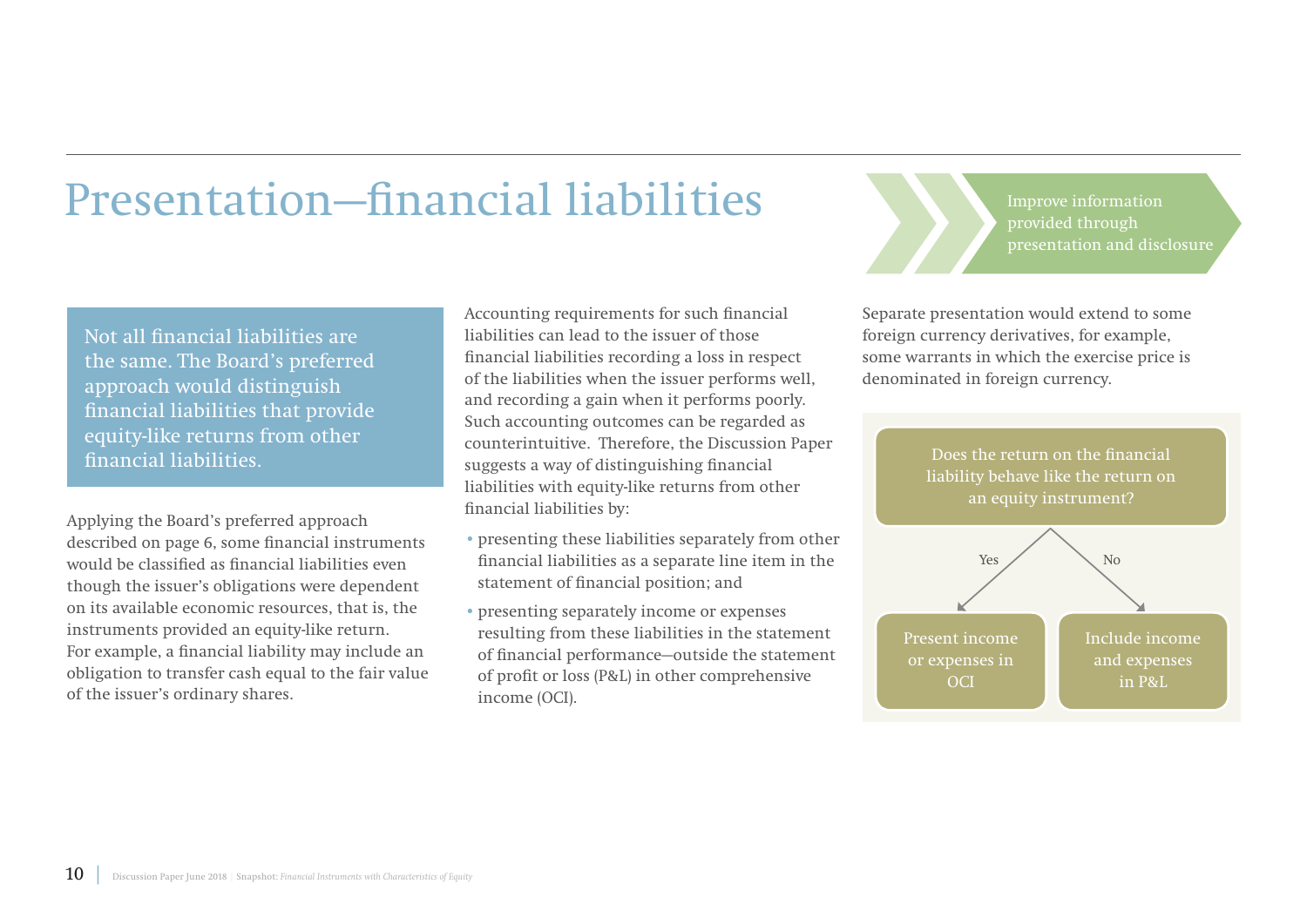### Presentation—equity

Improve information provided through presentation and disclosure

Investors have consistently requested more information about equity instruments.

The Board's preferred approach would require companies issuing more than one type of equity instrument to provide information about how returns are distributed among those equity instruments.

Information about how returns are distributed among equity instruments would help investors understand returns on different types of equity instruments and provide potentially more insightful inputs for calculating ratios such as price-to-earnings ratios and price-to-book ratios.

The Discussion Paper explores different methods of attributing total comprehensive income to derivative equity instruments. Feedback is sought on whether the Board should explore requirements for attribution further and if so which method of attribution would provide the most useful information.

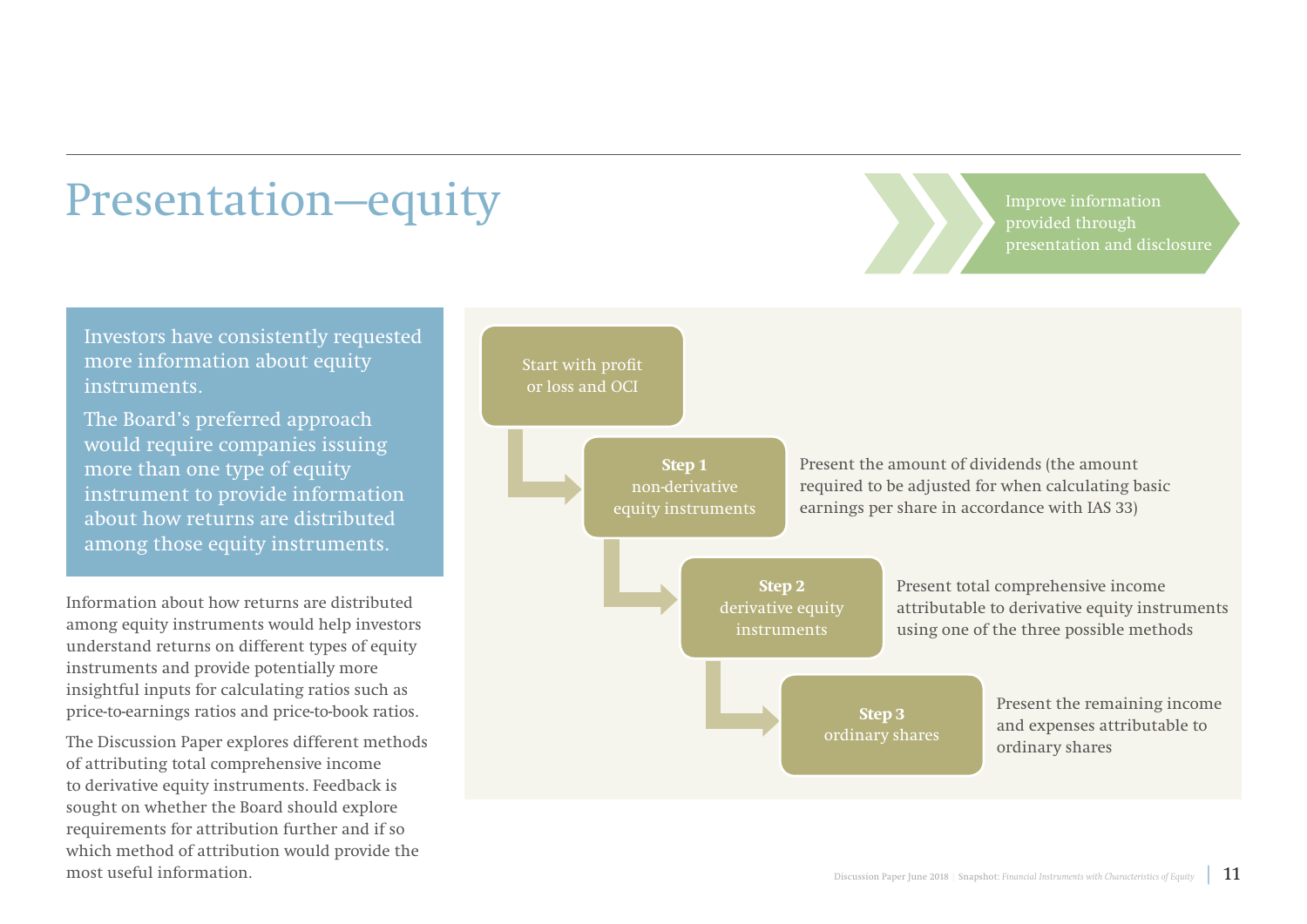### Disclosure

Investors have requested more information to enable them to understand the effects of financial instruments on an issuer's financial position and performance and to understand the rankings of different providers of finance. Currently, IFRS Standards require little information, if any, to be provided about such effects and rankings. In addition, investors have told us that enhanced information about dilution of ordinary shares is needed.

In response to these requests, the Discussion Paper suggests that issuers of financial instruments should be required to disclose:

- (a) each class of financial liabilities and equity instruments ranked in order of priority on liquidation (an example is illustrated in the table to the right);
- (b) potential dilution of ordinary shares, that is, any actual or potential increase in the number of issued ordinary shares as a result of settling a financial instrument regardless of whether the effect is dilutive or anti-dilutive; and

(c) particular contractual terms of financial liabilities and equity instruments, for example, contractual terms that are relevant to understanding the amount and timing features of a financial instrument.

| Financial instruments in the order of priority<br>on liquidation |                  |
|------------------------------------------------------------------|------------------|
|                                                                  | As of 1 Jan 20XX |
|                                                                  | In CU million    |
| Senior secured loan                                              | X                |
| Junior secured loan                                              | X                |
| Subordinated note(s)                                             | X                |
| <b>Total liabilities</b>                                         | XX               |
| Non-cumulative preference shares                                 | X                |
| Ordinary shares                                                  | X                |
| <b>Total equity</b>                                              | XX               |
| <b>Total capitalisation</b>                                      |                  |

Improve information provided through presentation and disclosure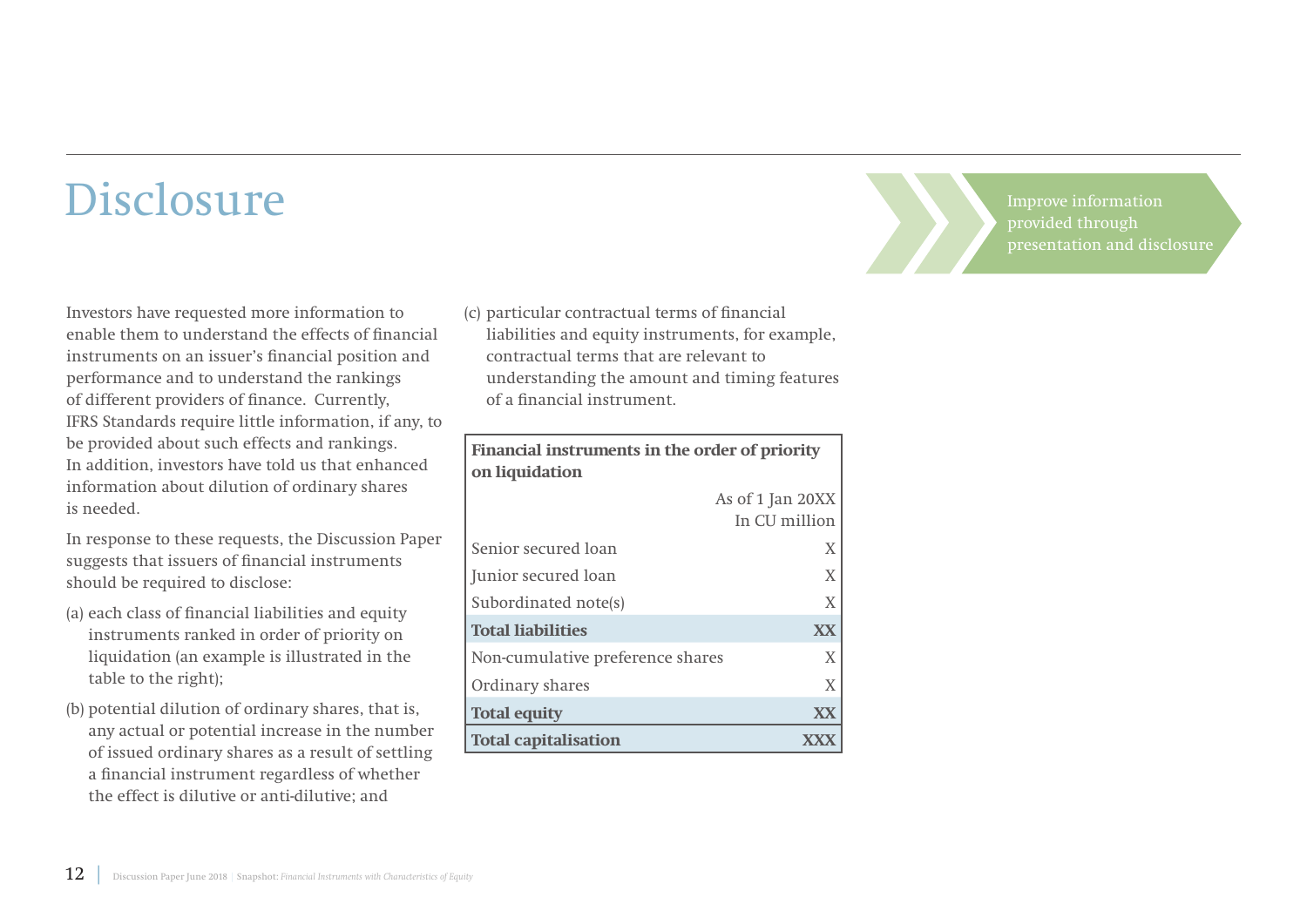### Practical issues addressed

**Issuers of financial instruments have identified a variety of challenges with applying IAS 32. The Board's preferred approach would address the challenges that preparers have identified.**

| <b>Challenges</b>                                                                                              | Applying the Board's preferred approach would:                                                                                                                                                                                                                                                                                                                                                                                                                                                                                                                                                          |
|----------------------------------------------------------------------------------------------------------------|---------------------------------------------------------------------------------------------------------------------------------------------------------------------------------------------------------------------------------------------------------------------------------------------------------------------------------------------------------------------------------------------------------------------------------------------------------------------------------------------------------------------------------------------------------------------------------------------------------|
| Application of the 'fixed-for-<br>fixed' condition to derivatives<br>on the issuer's own equity                | provide a clear principle for classifying derivatives on own equity. Classification would be based on the timing and amount<br>features described on page 6. In particular, the approach would clarify that, for a derivative to be classified as equity, the<br>net amount of the derivative must not be affected by any variables that are independent of the issuer's available economic<br>resources. 'Fixed-for-fixed' derivatives on own equity would still be classified as equity instruments.                                                                                                  |
| Accounting for put options<br>written on equity instruments<br>including those on<br>non-controlling interests | (a) achieve consistent classification outcomes for arrangements with similar economic effects on the issuer,<br>eg convertible bonds and written put options (as described further on page 7);<br>(b) provide more guidance on accounting within equity, for example, accounting entries to be made on initial<br>recognition and on expiry or on exercise of the put options; and<br>(c) require separate presentation of income and expenses in OCI for liabilities with amounts linked to share price,<br>for example, shares that the entity may be required to redeem or repurchase at fair value. |
| Accounting for bonds that<br>are contingently convertible<br>to equity                                         | clarify classification of liability and equity components, and clarify how the contingency would (or would not) affect the<br>classification. Consistent with any other derivatives on own equity, the contingent conversion option would be classified<br>as equity only if the net amount of the option is unaffected by any variables that are independent of the issuer's<br>available economic resources.                                                                                                                                                                                          |

*continued ...*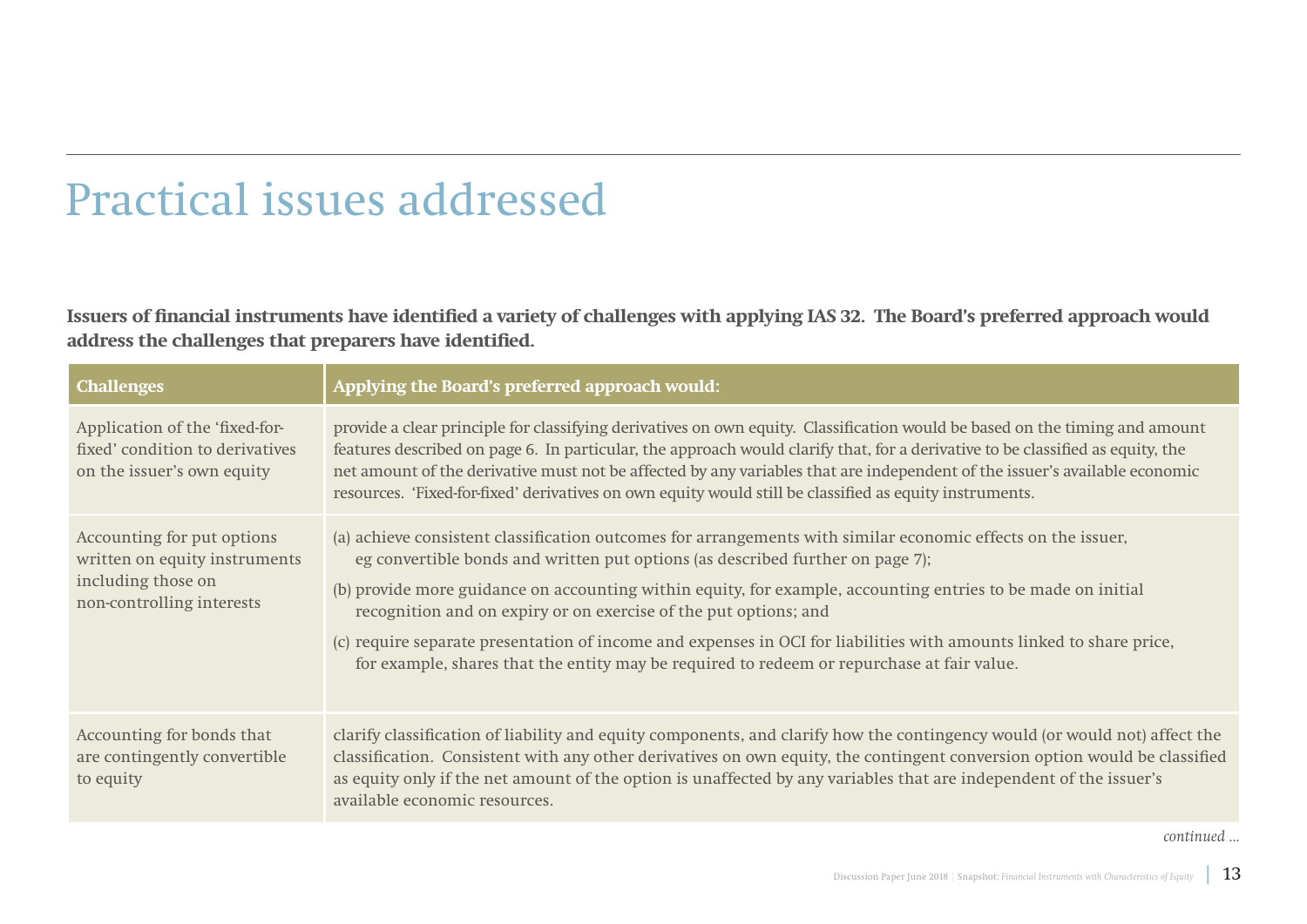#### *... continued*

| <b>Challenges</b>                                                                                                                                                                                         | Applying the Board's preferred approach would:                                                                                                                                                                                                                                                                                                                                                                                                  |
|-----------------------------------------------------------------------------------------------------------------------------------------------------------------------------------------------------------|-------------------------------------------------------------------------------------------------------------------------------------------------------------------------------------------------------------------------------------------------------------------------------------------------------------------------------------------------------------------------------------------------------------------------------------------------|
| Inconsistency between<br>classification requirements<br>for stand-alone foreign<br>currency share options and the<br>requirements for share options<br>embedded in a foreign currency<br>convertible bond | achieve consistent classification outcomes regardless of whether the derivative is a standalone financial instrument or<br>embedded in another financial instrument. Stand-alone or embedded derivatives on own equity would be classified as<br>derivative assets or liabilities if their net amount is affected by a foreign currency variable. Separate presentation of<br>income or expenses in other comprehensive income may be required. |
| Classification of callable<br>preference shares with step-up<br>dividend clauses that allow<br>the entity to defer payment<br>indefinitely                                                                | require the issuer to classify such instruments as financial liabilities if the amount feature is independent of the entity's<br>available economic resources (eg if the step-up results in the amount due on the instrument on liquidation is equal to<br>those of a cumulative instrument). The classification would be determined without the need to consider the issuer's<br>economic incentives to pay dividends.                         |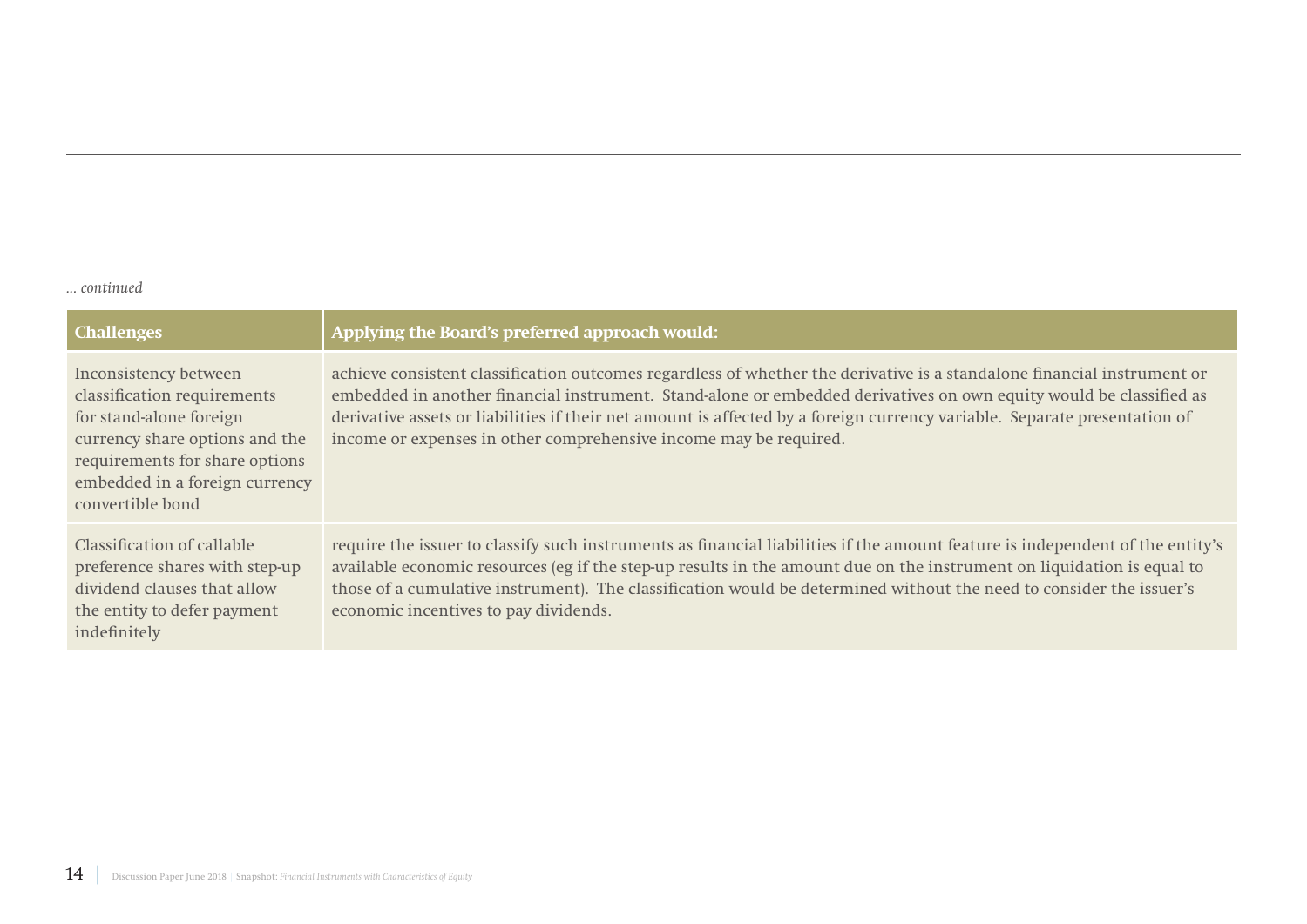### Further information

The Discussion Paper includes questions on the topics presented in the Discussion Paper. Respondents are invited to respond to any or all of those questions and to comment on any other matter that the Board should consider before deciding whether to develop an exposure draft with proposals to amend or replace parts of IAS 32 and/or to develop non-mandatory guidance. The feedback received will also be used to inform the Board's other projects. The Board's discussions will take place in public meetings. To access information about those public meetings, to view the Discussion Paper and to submit your comments, please visit [www.ifrs.org](http://www.ifrs.org).

The deadline for comments on the Discussion Paper is 7 January 2019.

To stay up to date with the latest developments and to sign up for email alerts about the project, please visit the project homepage on [www.ifrs.org/projects/work-plan/financial-instruments-with-characteristics-of-equity/.](http://www.ifrs.org/projects/work-plan/financial-instruments-with-characteristics-of-equity/)